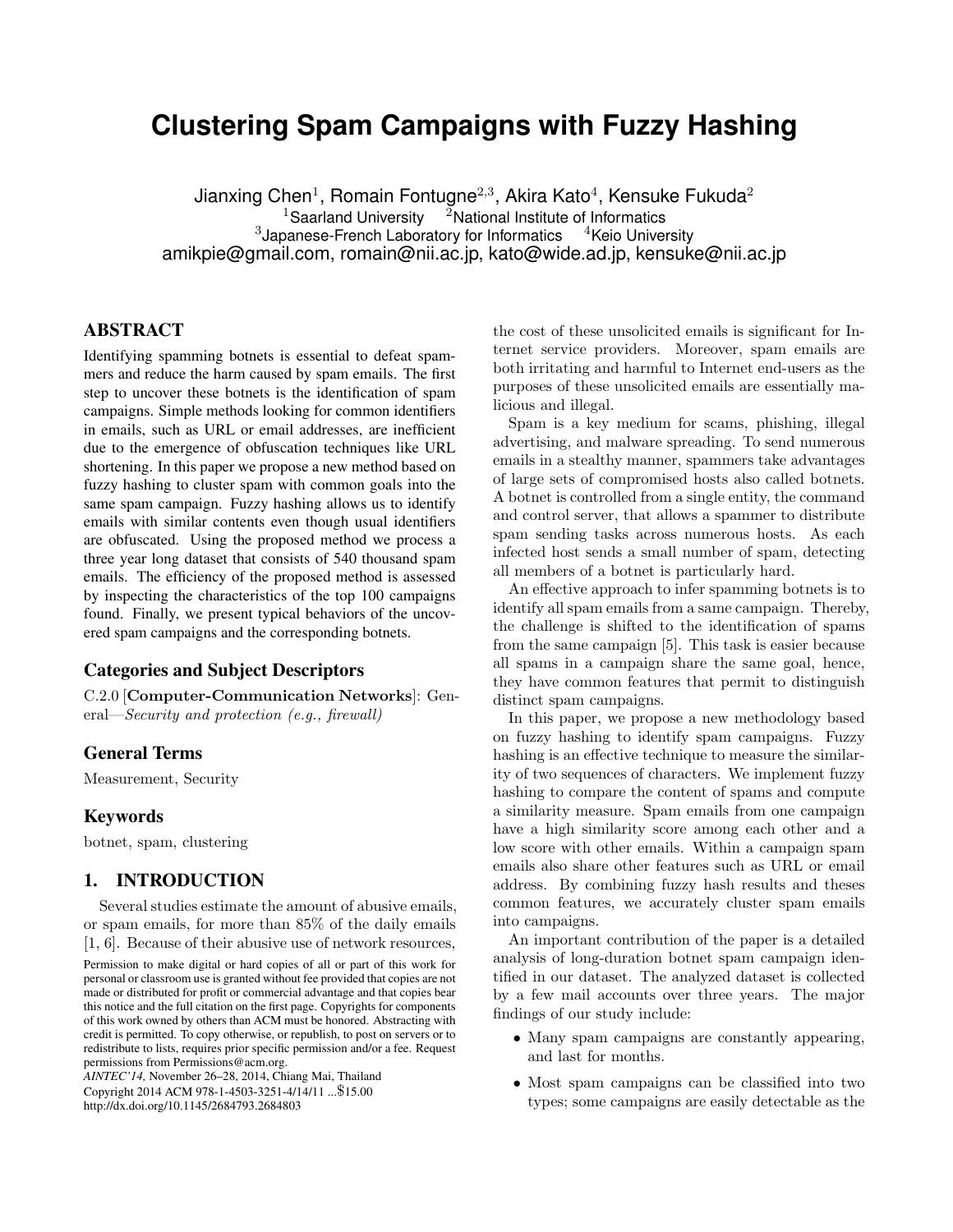corresponding spam emails contain common identifiers (e.g. URL), while more sophisticated campaigns generate different contents to avoid simple spam detectors.

• Different spam campaigns may be initiated from the same botnet.

The rest of this paper is organized as follows. Section 2 discusses related work. In Section 3, we present our approach to extract features and cluster spam emails. Then we describe the results of our analysis in Section 4. Section 5 is the discussion on our study. Finally, we conclude in Section 6.

### 2. RELATED WORK

Techniques to cluster botnets can be divided into two categories [7]. The first category is to cluster botnets based on the inspection of captured malware [2]. The second category of techniques cluster botnets according to external traces such as flow data collected from a large network, DNS traces [9, 3], or traces of spam email [5]. In this paper, we fall into the second category, using spam email as the external data source to identify botnets[7]. One advantage of this approach is that spam emails are relatively easy to collect and inherently comprehensive. In comparison, DNS probing [9] requires extra queries to DNS servers which can limit the tracking capability.

Stealthy spammers tend to use low-volume spamming hosts (instead of high-volume hosts) hence the detection of spamming sources is made particularly difficult [5]. Previous works have proposed to learn and identify bots' behavior, for example, using spam campaign to identify a spamming botnet. The common approach is to determine identifiers characterizing the spam campaign, e.g., keywords, URLs, or particular contact information. For example. Pathak et al. [5] proposed to use URLs in spam email as the main characteristic to manually identify spam campaign and considered different URLs in the same campaign.

Another approach to characterize spam campaigns is to identify emails with similar content. Zhuang et al.[11] applied a shingling algorithm based on bi-gram to entire mail content to distinguish different spam campaigns in spam traces collected from Hotmail over a period of days to weeks. In this paper, we propose a similar approach by using fuzzy hash in order to compare the similarity between different spam belong to a spam campaign. The proposed method allows us to analyze three years of spam emails.

Previous studies also uncovered characteristics of spam campaigns and behavior of spammers. For example, Ramachandran et al. [8] studied relationship between spam emails and botnets. However, they do not infer botnets from spam data; Their work more focuses on

the analysis of spammers at the network-level.

# 3. METHODOLOGY

The methodology proposed in this paper enables us to analyze a large dataset of raw spam emails collected over three years. The results are a list of clustered spam campaigns and their characteristics, such as size of content, distribution of campaign and spam sources.

The proposed method consists of three main steps:

- 1. Cluster spam emails into campaigns. To avoid spam detectors, spammers slightly alter the content of their spam emails over time. We refer to these groups of similar spam emails from the same spammer as spam campaigns. Figure 1 is the overview of the proposed procedure to cluster spam emails into campaigns. The first step in this procedure is to parse and extract features from spam emails. Next, we calculate the fuzzy hash of each spam content. The basic idea of fuzzy hash is to cut content into many slices and calculate hash value for each slice. Then merging all hashed slices into a single fuzzy hash value. Finally, comparing fuzzy hash values provides a similarity score of spam emails and permits to efficiently cluster spams into different campaigns.
- 2. Analyze characteristics of spam campaign. In a spam campaign, spammers deliberately send spam with varied content. The dynamics of the different spams is of prime importance to characterize and understand the different behaviors of spammers. Analyzing different characteristics of spam campaign, such as content sizes, content encoding types, activity time period, and SMTP path, helps us to identify the behavior of spammers. Also using these characteristics allows one to evaluate the probability of a spam message with new content to belong to previously detected campaigns.
- 3. Infer botnets from sender IP address. Spam campaigns are initiated by one or several botnets. Each spam message contains the IP address and timestamp of each SMTP server relaying the message. Using the complete route path of each spam email, we retrieve the source IPs and activity time of bots from large spamming botnets. Thereby, we can estimate the size of botnets corresponding to the spam campaigns identified in the first two steps. The characterization of botnets also permit to report botnets repeatedly used to send spam emails.

The reminder of this section provides details on the analyzed dataset and further describes the three steps of the proposed methodology.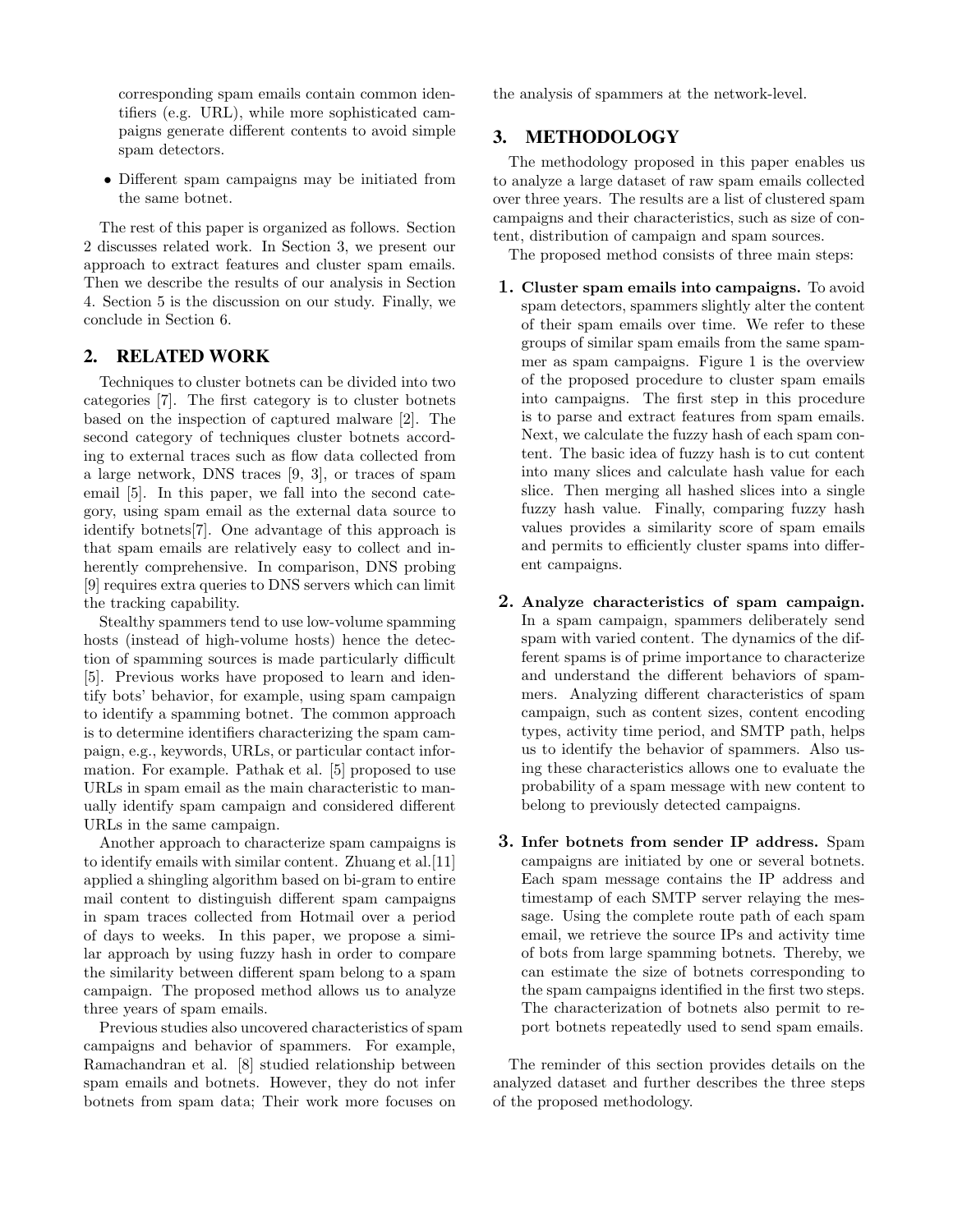

Figure 1: Overview of the identification procedure of spam campaigns



Figure 2: Number of spams from 2011 to 2013

#### 3.1 Dataset

A spam email is an unsolicited email that is sent to many people for different purposes (e.g. phishing, advertisement, malware). In this paper, a spam email dataset is collected from a few email accounts in Japan. Emails are classified as spam manually by the user or automatically by dedicated software. The dataset consists of 540 thousand spam messages collected over three years from Jan. 2011 to Dec. 2013. Figure 2 depicts the number of spams in the analyzed dataset across time. The number of spam emails is rather stable over the years with 180K spam in 2011, 220K in 2012 and 150K in 2013. Overall the daily amount of spam is also stable with about 500 spams. This longitudinal spam dataset is appropriate to reveal the complete lifetime of spam campaigns and permits to analyze the trend of spam campaigns over three years.

Figure 3 shows the Cumulative Distribution Function (CDF) of the content size for the 540 thousand spam emails. As a pre-processing, encoded contents (e.g., base64) are decoded. We observe that only 10% of the emails contain less than 100 characters, nearly 75% of spam emails have content smaller than 2000 characters and 90% smaller than 4500 characters. From the data, we conclude that most spams are characterized by a small content size whereas some have a large size of content, mainly collapsed GB2312 encoded spams.





Figure 3: CDF of spam content size

To cluster raw emails in the dataset into different campaigns, we intend to extract features from the raw emails. Each raw-format spam message can be divided into three parts: header information, SMTP servers path, and content. Header information is used to identify the basic property of an email, including sender and receiver's email ID, sending date, title, and MUA (i.e., mail software). The sending date shows the detailed time when the email was sent though it is sometimes forged. To ease the comparison of different spams with distinct timezones, we convert all dates into Unix epoch time. Titles are important for spam, because they are the first piece of information seen by receiver, and might lure them into opening the spam. Spammers need to make their spam titles captivating, but also vary them enough to avoid easy detection. The SMTP servers path includes IP address and receiving time of each hop, hence it uncovers how a spam passes through the network from the sender to the receiver.

The content is the main part of an email, because it is the information exposed to the end-user. The content can consist of several objects. Each object includes content type, encoding type and content body. Content type and encoding type indicate the format of the content body. Indeed, the content body can be formatted in various way, for example plain text, HTML format or binary. As explained before, we extracted base64 encoded contents. We remove possible error and additional messages added by SMTP and ML servers and keep only the content sent by the spammers. This is the key data we inspect to decide if two spam emails are similar and from the same campaign.

In summary, the feature extraction step extracts main characteristics of each raw-format spam. This paper focuses on sending date, router path, spam title and content body, thus the feature extraction module produces a simplified dataset of spam email with only unix timestamp, router path, title, and content MD5.

### 3.3 Identifying Spam Campaigns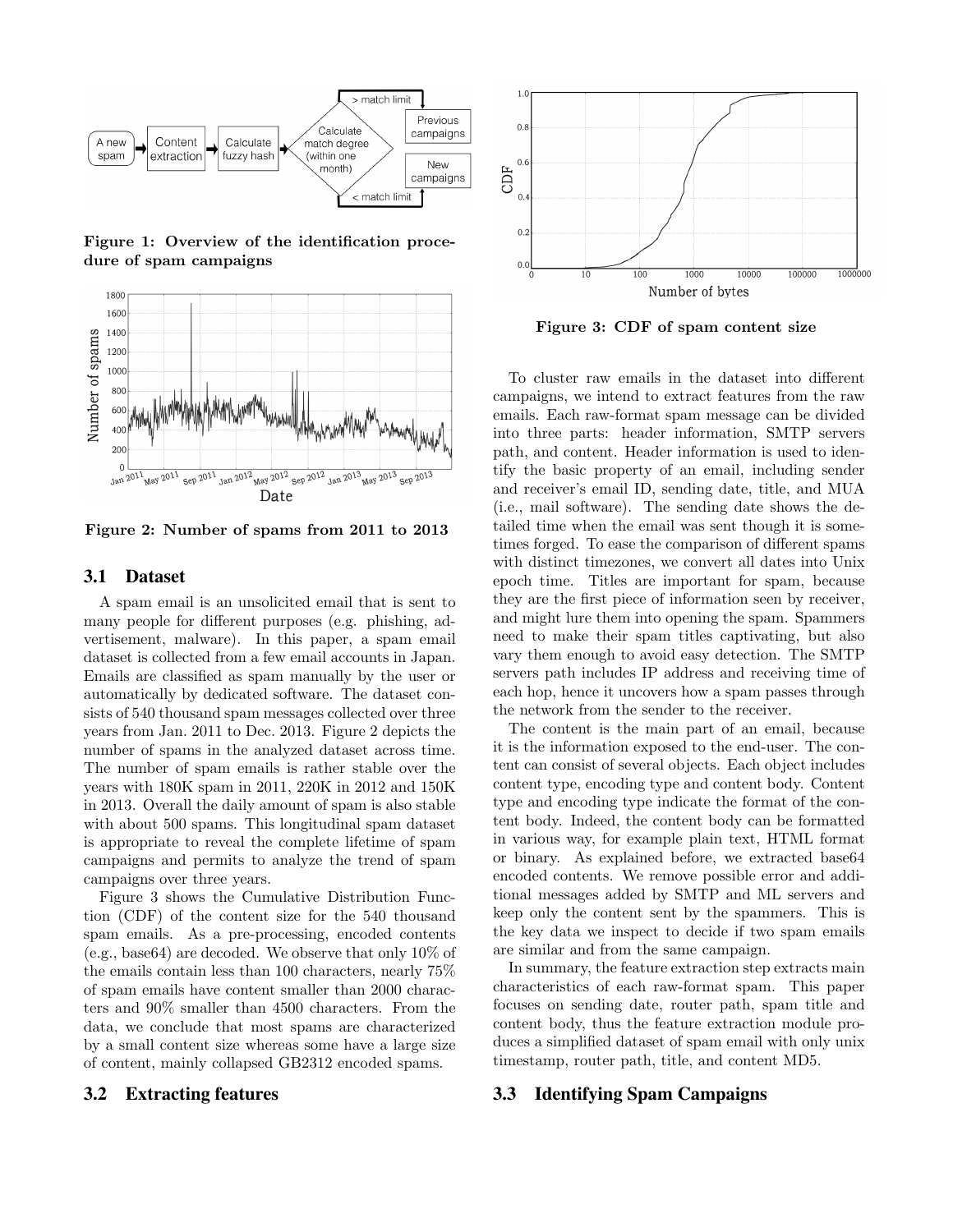Table 1: Characteristics of common identifiers

| Common feature    | % of spams |
|-------------------|------------|
| <b>Hyperlinks</b> | 72.3%      |
| Email IDs         | 23.8%      |
| Skype IDs         | $0.1\%$    |

Broadly speaking, we define a spam campaign to be a set of spam emails that are meant to achieve the same spamming purpose [5], for example, to advertise the same product. In this paper, we assume a spam campaign is generated from a single spammer. This assumption is motivated by the fact that previous work showed that each spammer sets up email templates when sending spam email [10]. To evade the increasingly sophisticated content-based spam filters, spammers typically obfuscate the content with more and more sophisticated manners. However, no matter how much the content is obfuscated, the message in a spam campaign has to share a set of "common identifiers" to achieve its initial purpose. It comes in various forms such as similar content [11]. Hyperlink is also widely used; it can be direct or redirect link to a target URL that contains detailed information for completing the spamming purpose. More recently, email IDs and Skype IDs also became main components for spammers [5]. Table 1 lists the characteristics of common identifiers in our dataset. 72% of spams contains at least one URL, thus the rest of them have no key for clustering. Also, email and Skype IDs are likely effective, but they are not always appeared in spams.

Spammers usually obfuscate the spam email content such that each spam content has slightly different text from the others. One common technique is altering frequent filtered words or inserting obfuscated words to evade detection. For HTML-based spam, spammers can insert legitimate invisible code or special characters. However, no matter how the content is altered, spam messages still share common characteristics. Consequently, we design a method to cluster similar spam emails into the same spam campaign.

The proposed algorithm to cluster similar spam emails must be robust to the different obfuscation methods of different spammers. As we discussed above, in a spam campaign, all spam content is similar because those spam emails share the same spamming purpose. Thus, we use context triggered piecewise hashes (CTPH) [4], also called fuzzy hashing, to cluster similar spam messages from the same campaign. Fuzzy hashing relies on two hash functions, a traditional hash function (e.g. MD5 or Fowler/Noll/Vo (FNV) hash) and a rolling hash function. The rolling hash slices the input into arbitrary size pieces that are hashed with the traditional hash function. The concatenation of the hashes from all pieces constitutes the fuzzy hash value of the given

input (i.e. the signature of spam content in our case). Two distinct fuzzy hash values are compared using a weighted edit distance, the resulting score indicates the similarity of the two corresponding inputs. In our experiments, we employ the same fuzzy hash implementation as the one presented in [4]. The traditional hash function used is the Fowler/Noll/Vo (FNV) hash, the rolling hash is based on the Alder32 checksum and the similarity scores range between 0 and 100; 0 means that two spams are totally different and 100 means that they are identical. To compare spams with multiple contents (i.e. MIME multiparts), we define the similarity score of two multipart spams as the maximum similarity score between one part of each spam.

Consequently, we compare spams using computed fuzzy hash value. We consider each spam email as a node; for each new spam, we calculate the similarity by comparing the new spam fuzzy hash value with those for other nodes if their difference of received time is smaller than a threshold. We empirically set this to one month. It is a reasonable time period, as Pathak et al. [5] showed that spam campaigns are not bursty in nature and they continue on for months. The advantage of choosing a time window is that we can cluster spam into campaign more accurately and it improves the algorithm computational time. An arbitrary similarity threshold discriminates if two spams belong to the same spam campaign. To classify a new spam, we choose spams that have a similarity score higher than the similarity threshold value (called match degree) with this new spam. Then, from those spams we choose the spam with most common features (hyperlinks, email IDs and Skype IDs) with this new spam and cluster new spam into the same campaign the chosen spam belongs to.

Compared to previous work, the proposed approach can effectively and automatically clusters spam campaign. For example, with the URL-based approach proposed in [5] to cluster spam, the shortcoming is that the sent URL can be easily changed by spammers through redirect URL (e.g. URL shortening). Our approach is reasonable and accurate because of two facts. First, spam emails messages in a same campaign have similar content. Second, common features (hyperlinks, email IDs and Skype IDs) are appeared in nearly all spams.

#### 3.4 Identifying campaign botnets

A botnet is a set of compromised hosts (called bots) that are administrated by a botmaster to involved one or more spam campaigns. In this work we infer botnets from the list of IP addresses accountable for a same spam campaign.

The extraction step of the previous section lists all SMTP server related information for each spam email message including the source server IP address, the destination server IP address, and the received date and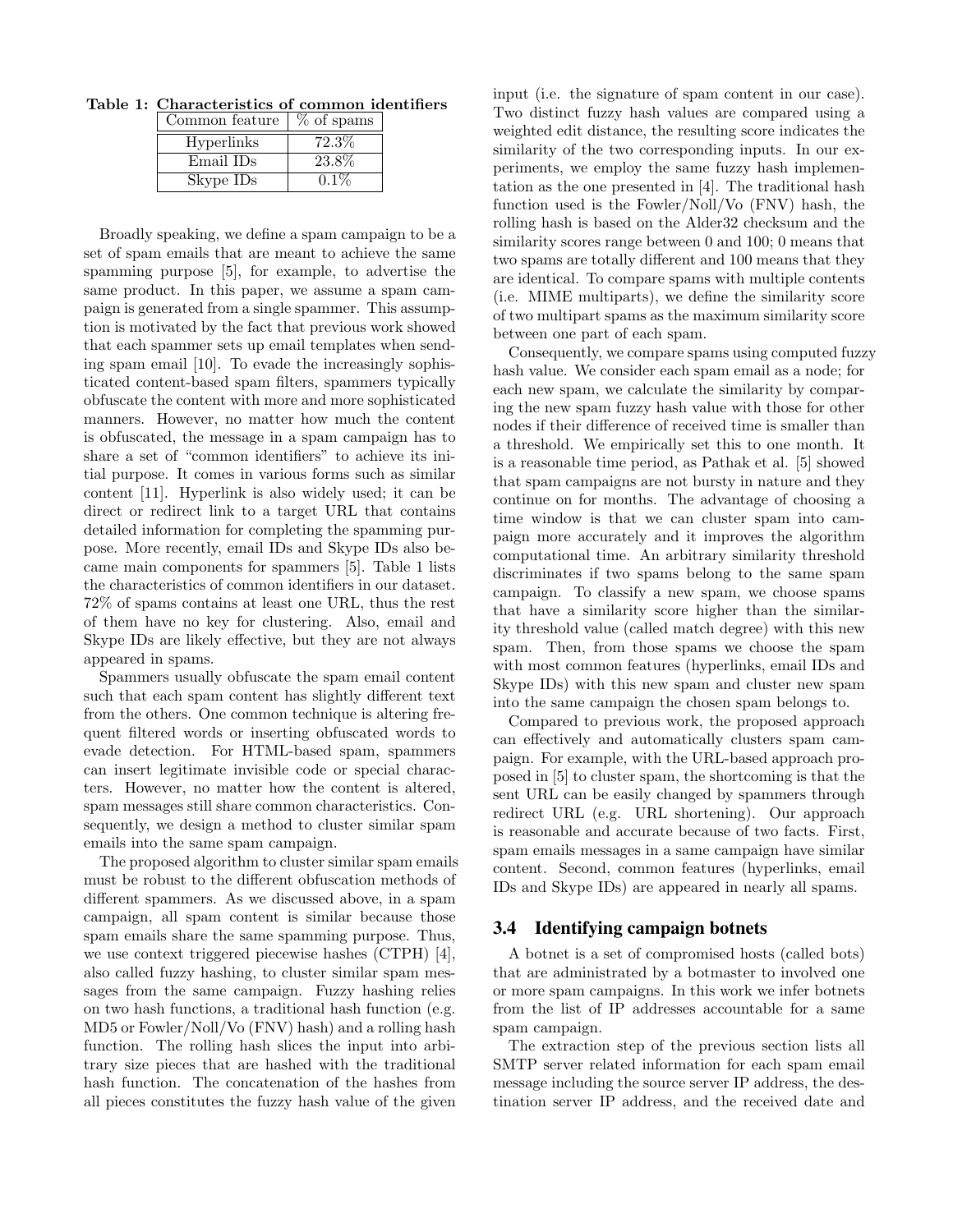

Figure 4: Dependency of match degree

time. The path followed by the email is reconstructed by chaining the information reported by the different SMTP servers.

One technology for spammers to evade IP-based detection is sending spam through virtual network with legitimate IP which can be generated by software. Considering this, we select the IP sending the spam to the first mail server but not listed in a white list and use it to identify bot. This approach is robust for most obfuscated path. When identifying a spam campaign in the previous step, we have clustered all spam emails into different spam campaigns. By retrieving source IPs of all spams from the same campaign, we can cluster campaign botnets.

Multiple spam campaigns can be triggered by one botnet. Therefore, we merge individual spam campaign botnet into a set of botnets. If a large number of bots participate in both spam campaigns, we cluster such two spam campaign botnets into a large botnet.

#### 4. RESULTS

Here, we present results on identification of spam campaign and analysis of detected spam campaigns.

#### 4.1 Identification of spam campaigns

Before we cluster the spam campaigns, we first intend to investigate a dependency of the threshold parameter called match degree in fuzzy hashing on the distribution of size of spam campaign. Figure 4 shows the change of the number of clusters for different match degrees. X-axis is a threshold value of match degree that represents the similarity of two fuzzy hash, and y-axis is the number of obtained clusters. Only two spams with a similarity score more than match degree can be considered into the same campaign cluster. We observe that the number of clusters increases for a large match degree, as expected. It means that spam campaigns are divided into small pieces of clusters for a large value whereas they contains mixture of spam campaigns for a small value. However, we confirm a rapid change



Figure 5: Number of spams, time period and number of IPs for top 100 campaigns

of the amount of clusters around 85 of match degree. Thus, we empirically choose this value as the threshold through this paper since such change is a sign of a change of structure of clusters. After applying the clustering technique to the spam emails, we obtained 118760 spam campaigns in 550K spam data. Actually, it is a huge number of campaign clusters. A reason of this is that our spam dataset is obtained from a few mail accounts; the collection is comprehensive and random.

To characterize spam campaigns we analyze top 100 campaigns in terms of the number of spams in a campaign. Those campaigns contain enough spam messages to extract relevant behavior of spam campaigns. Figure 5 demonstrates three main characteristics of top 100 campaigns: the number of spams, campaign periods, and the number of IP addresses.

In figure  $5(a)$ , x-axis indicates top 100 campaigns and y-axis shows the number of spams in a campaign. We can confirm two big spam campaigns with more than 5000 spams in our data, though the distribution is stretched. For the rest of campaigns, the number of spam is about 500 spams. Because those spams are collected by a few email accounts, it can be regarded as a biased and sampled data with all network spams. As a sampled data, however, we still obtained hundreds of spams in a campaign, meaning that they are still useful in quantifying spam campaigns.

#### 4.2 Campaign lifetime

Investigating temporal behavior of spam campaigns, we plot active periods of top 35 campaigns in Figure 6; x-axis is the date when spam messages are sent, and y-axis represents the top 35 campaigns. Thus, a horizontal line indicates the lifetime of one spam campaign. From the distribution of the top 35 campaigns, we find that each campaign lasts for a few months, consistent with the past literature. Some separated dots are likely due to lack of the complete spam dataset. One notable point is that we confirm some synchronized campaigns such as pair of campaigns 19 and 26, or campaigns 22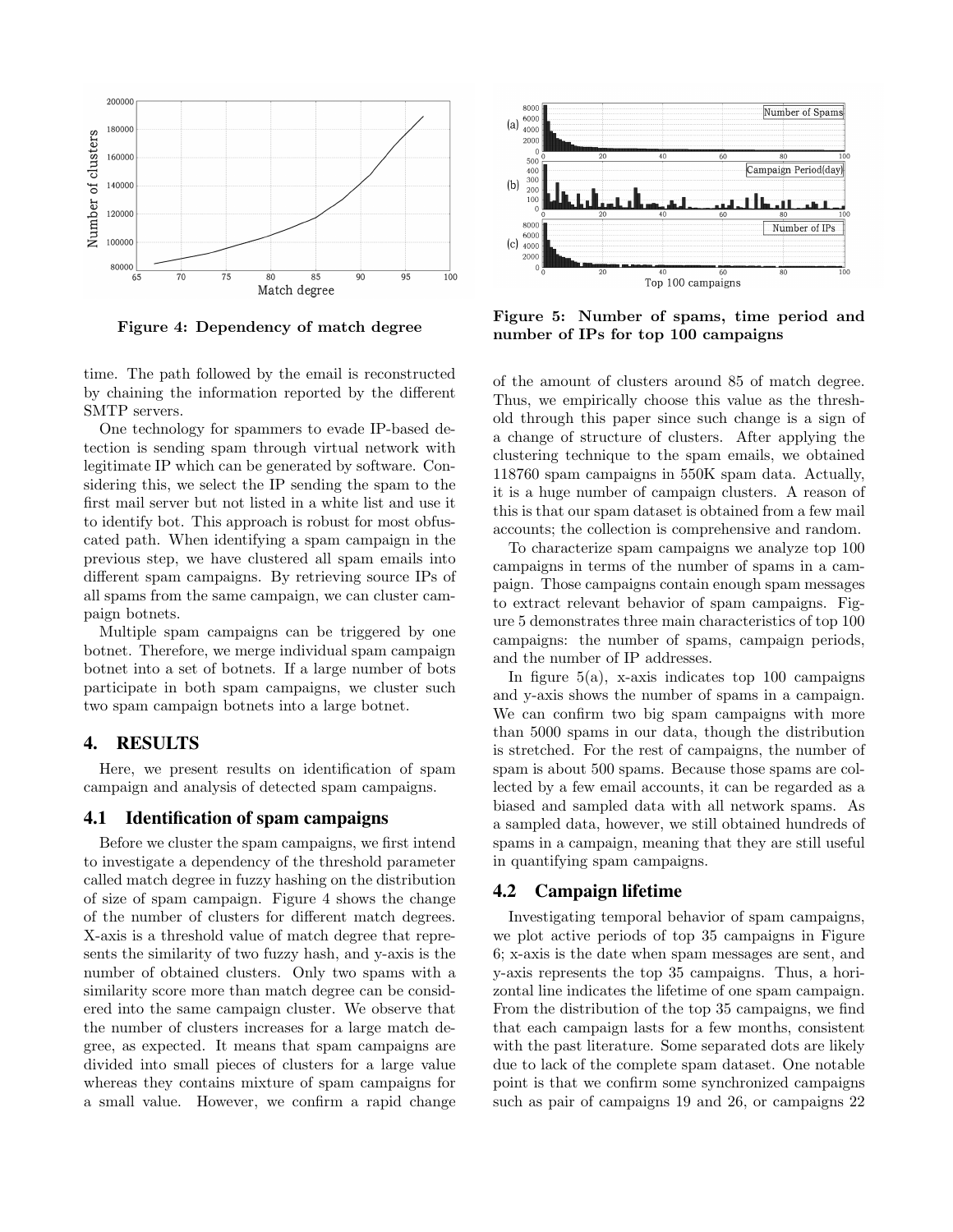

Figure 6: Time evolution of top 35 campaigns

and 32. They are different campaigns in terms of contents, but they can be temporally correlated, suggesting an existence of some intentions by spam originators or botnet owners. We will again discuss this in section 4.4 where we investigate the source IP addresses.

In order to quantify lifetime of spam campaign, we define the duration of spam campaign as the time between the first spam email message and the last one appeared in a campaign. Figure 5(b) represents the distribution of lifetime for top 100 spam campaigns. It is clear that lifetime for different campaign is quite different. A long lifetime campaign can last around a year such as campaigns 1 and 5. However, short lifetime campaigns are more usual and last less than three months such as campaigns 3 and 4. Also, we observe a long lifetime in small campaigns like campaigns 50-100, suggesting that a campaign with a larger number of spams does not always mean a longer lasting campaign, i.e., lifetime and density of spams are orthogonal.

#### 4.3 Campaign features

In order to quantify identified spam campaigns, we focus on three spam features: MD5, title, and URL.

Figure 7 (a), (b) and (c) shows the distribution of the number of unique MD5s, the number of unique titles, and the number of unique URLs, respectively. The distribution of MD5s highlights a strong contrast between two different distributions: One is characterized by thousands of MD5s. The other one only has a few MD5s. The first category corresponds to a campaign where the contents of all spams are slightly different from each other. Note that the fuzzy hash would classify two contents that are largely different into two different campaigns. Comparing to the results in Figure 5(a), we can find that the number of MD5s is almost double to the number of spams for certain campaigns. For example, campaign 6 only consists of 2222 spams, however it has unique 4444 MD5s. Those spams have multipart contents (e.g. text, html and image) and a MD5 is computed for each content. For the second category, the number of MD5s is quite small. Spam in such campaign usually shares the same content body.

Next, as shown in Figure 7(b), most of campaigns are characterized by a wide variety of titles to alter since title of spam is easy to be detected. However, we still can find that the number of titles is much smaller than the number of spams in campaign. This is a natural consequence that spammer has an intention to send spams; a randomly generated title is not appealing to end-users.

Now, we focus on the distribution of URLs in top 100 campaigns in Figure 7(c). URLs are the most essential and common feature to characterize campaigns because they point contents that spammers intend to appeal. It is clear that many campaigns share only a few URLs; changing websites or images frequently is a laborious task for spammers. Even though most URLs are redirection links, spammers can not alter URLs in a large scale dataset. However, we also observe some campaigns with a large number of URLs. In this case, one URL is shared by a few number of spams. For those spam campaigns, URLs do not point to the same website. Those URLs have different spamming purposes. Thus, botnets need to work frequently to generate new content message.

For further investigation of big spam campaigns, we list the details of top 15 campaigns in Table 2. As previously explained, in campaign 6, the number of MD5s is twice as many as the number of spams. In contrast, campaigns 3, 4 and 5 only have respectively 6, 8 and 6 different MD5s, meaning that most of spams share the same message body. Results are similar with the number of URLs; A few number of spams share the same URL in the former campaigns, while hundreds of spams have the same URL in the latter. In campaign 7 each spam has a different MD5 (thus a different content) but they all share 3 unique URLs.

By manually inspecting spam content bodies in detail, we found two campaign types. First type consists of spam formatted with certain template (e.g. HTML template). Spammers do not send specific URLs, on the contrary, they send a large number of different URLs, and the purpose of these spam campaigns is obfuscated such as in campaigns 1 and 2. Other feature of this campaign type is the content body that usually includes multiple parts, so these campaigns contain much more spamming information. Accordingly to the change of URLs, their titles are also frequently altered. In this way, by changing URLs and titles constantly, campaigns can effectively evade spam detection. Such campaigns are usually lasting longer than other types. Because the template usually conveys no information about the spammers purposes, one can strip spams of the template, then reiterate the proposed clustering algorithm to get more insights for this type of campaign. This kind of hierarchical clustering is but left for future works.

The second type of campaign is based on certain iden-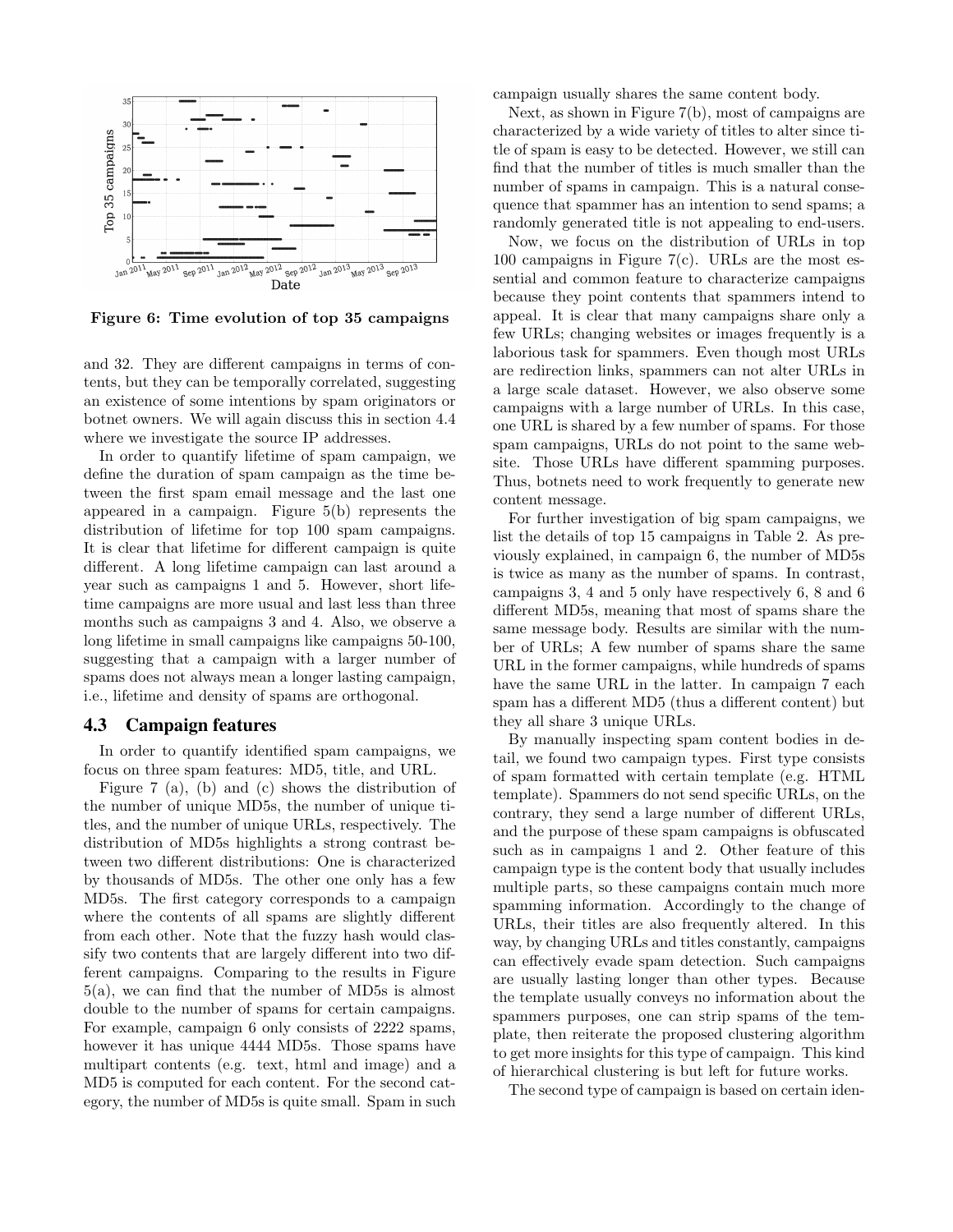

Figure 7: Characteristics of top 100 campaigns

tifiers (e.g. URL or email) and is the most common campaign type. Such campaign has a specified purpose, for example to show an advertisement. For example, in campaigns 3, 4, and 5 there are many spams sharing the same MD5s and same URLs. Campaigns 7, 9 and 11 spams have different MD5 but spams in these campaigns share the same URLs, meaning that within this campaigns the same URL is advertised for a long time, but contents or titles are altered to evade the detection. Campaign 6 and 13 are other examples of this type of campaign but where the common identifiers are email addresses. Another characteristic of this campaign type is that the average message size is much smaller than the campaign using templates. Spams in this campaign type usually highlight specific identifiers in a concise message. Overall the lifetime of these campaigns is usually smaller since the spamming purpose has a short effectiveness.

### 4.4 Botnet inference

In a spam campaign, spams share similar contents. Considering the fact that the number of distinct subnets  $(24)$  is almost equal to the number of IPs in a campaign as shown in Table 2, it is natural to consider that campaigns are mainly invoked by botnet rather than by spammer with own pooled IP addresses. However, it is possible that one spammer can use multiple botnets, or multiple spammers use the same botnet. In order to quantify these botnet behaviors, we intend to compare an overlap of sender's IP addresses between two campaigns. Figure 5(c) demonstrates the distribution of suspicious unique IP addresses belonging to top 100 campaigns. It is clear that a large number of IPs appear in spam campaigns, as expected. Compared to Figure  $5(a)$ , the number of IPs is positively correlated to the number of spams. A large spam campaign requires an ability to send many spams, however, it is better that the workload of senders should be low to evade campaign detection. Thus, it is plausible that the number of spams per IP is relatively small.

Next, to check the overlap of IP addresses among



Figure 8: Proportion of shared bots between top 35 campaigns

campaigns, we calculate the proportion of shared IPs between two given sets of IP addresses. For campaign A and campaign B, we define the proportion of shared<br> $\text{IPa}_{\text{B} \text{Q} \text{Q}} \frac{\#IPs(A \cap B)}{\#IPs(A \cap B)}$ IPs as  $\frac{\#IPs(A \cap B)}{\#minIPs(A,B)}$ . Figure 8 illustrates a heatmap of the proportion of shared IPs for top 35 campaigns. Red color indicates more overlap though blue color represents less overlap. We confirm that some pairs of campaigns such as campaigns 12 and 26, campaigns 19 and 26, and campaigns 26 and 33 share more than 20% of their IP addresses. Recall also that campaigns 19 and 26 are synchronized in lifetime (see Figure 6), we can conclude that they are different spam campaigns in contents, but they share the same infrastructure to deliver spams. On the contrary, the IP overlap between campaigns 22 and 32 is almost zero though they are temporally correlated. They are different campaigns in contents but with the similar active period, and their infrastructures are also totally different.

#### 5. DISCUSSION

In our present study, fuzzy hashing is an effective method to identify spam content message with a hash value. Comparing with a shingling algorithm with bigram of characters, the computation cost is low because the method relies on a simple hash, although it still requires pair-wise comparison among two hashes to obtain a similarity score.

Spam campaigns usually consist of a large number of spams/hosts in a limited lifetime. According to the distribution of campaigns, we find that spam campaigns are not bursty in volume and usually last for months. However, some special campaigns may work in a short time, just about one week.

As the results, we differentiate two different campaign types: one is characterized by templates to send a large